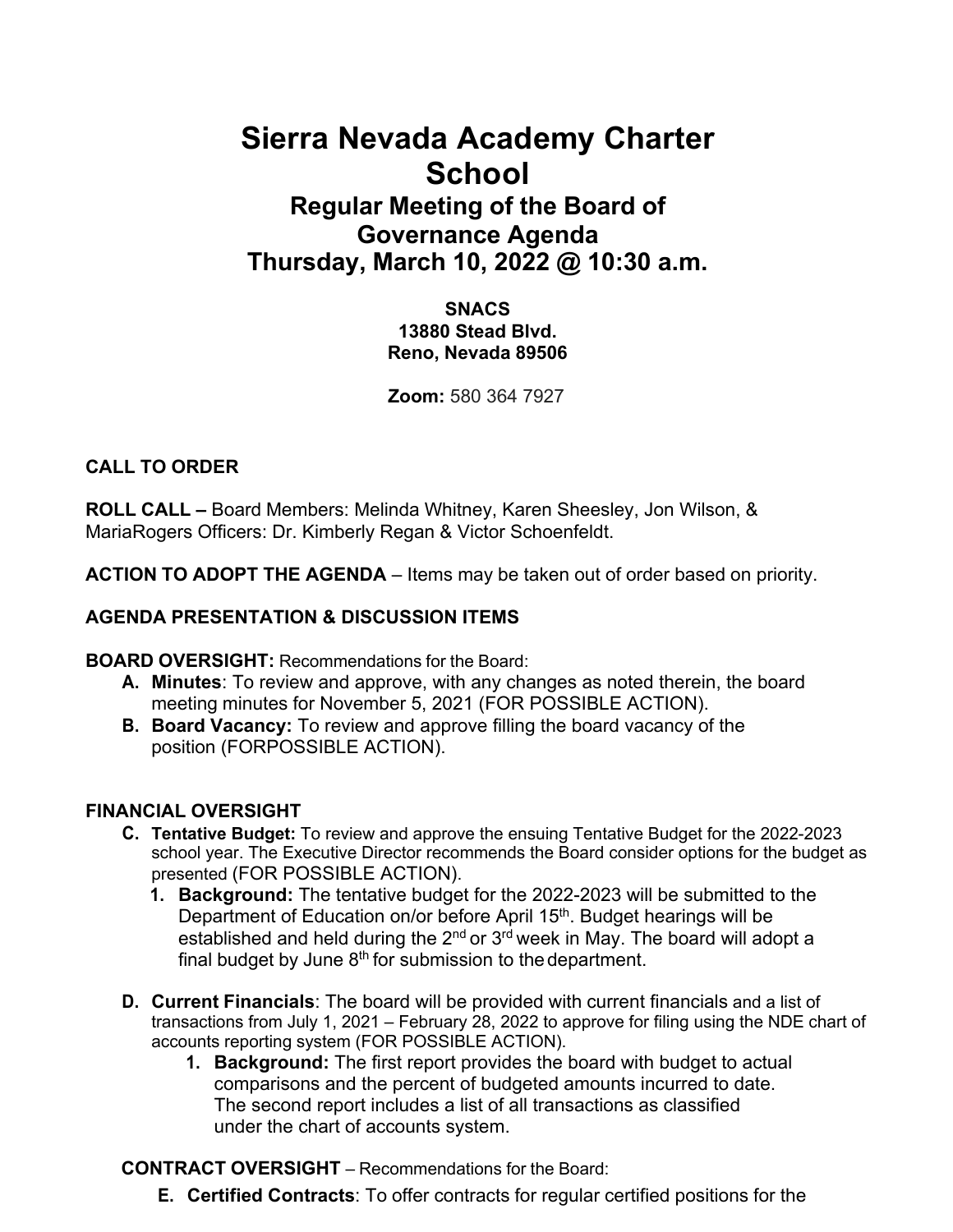2022-2023 and one-year only positions for the school year pending enrollment and budget projections (see handout for listed personnel) (FOR POSSIBLE ACTION).

- **F. Signing Bonus**: To offer signing bonuses for regular certified positions for the 2022-2023 and one-year only positions for the school year pending enrollment and budget projections if contracts are signed and returned within the 10-day timeframe (FOR POSSIBLE ACTION).
- **G. Facilities:** To updated on the Stead and Fox lease, and Fox final construction costs, purchase options, enrollment and financial projections as they pertain to the lease (FOR POSSIBLE ACTION).
- **H. Grants:** To review and approve the Title 1 grant and review the final ESSERS grant awards for 2021-2023 school year.
- **I. Independent Audit:** To review and approve an independent auditor for the 2022-2023 school year.

#### **NEW BUSINESS – To consider any new business as necessary.**

**Discussion:**

- **A. Chief Executive Officer Discussion**
- **B. Chief Education Officer Discussion**

**PUBLIC COMMENT** – Comments from the public are invited at this time on topics not specifically addressed elsewhere in the agenda. A "Citizen's Request to Speak" card should be filled out and submitted to the Board President before speaking during the Public Comment section. The Board is precluded from discussing or acting on items raised by Public Comment, which are not already on the agenda.

**BOARD REPORTS/REQUESTS** (Information Only/No Action) Brief updates and notices from the Board regarding school activities,